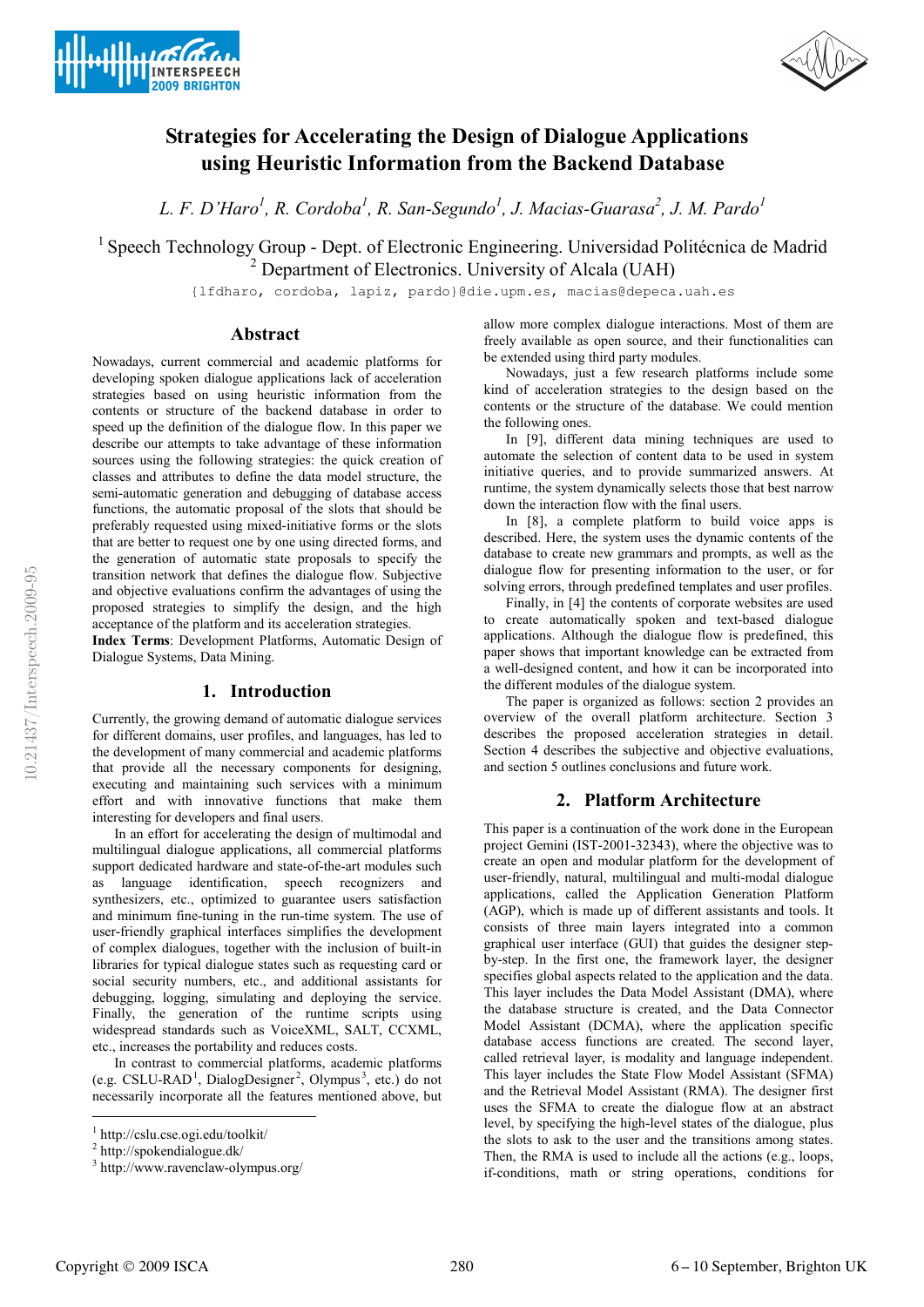making transitions between states, calls to dialogs to provide/obtain information to/from the user, etc.) to be done in each state defined in the SFMA. Finally, the third layer, called the dialogs layer, contains the assistants that complete the general flow specifying for each dialogue the details that are modality and language dependent. Here, for example, the prompts and grammars for each language, the appearance and contents of the Web pages, the treatment of speech recognition or Internet access errors, the presentation of information on screen or using speech, etc., are defined. Furthermore, the VoiceXML and xHTML scripts for the speech and web modalities are also automatically generated. Further details of the AGP can be found in [2] and [3].

## **3. Proposed Accelerations**

In [2] and [3], we described our initial steps to include several acceleration strategies, based mainly on exploiting the database structure, applied successfully to different platform assistants, with a special emphasis in the RMA. In this work, we apply new strategies that exploit the database contents incorporated mainly into the Data Model Assistant, the Data Connector Model Assistant and the State Flow Model Assistant. The next sections describe in detail these assistants and the new acceleration strategies.

#### **3.1. Strategies to the Data Model Assistant (DMA)**

In this assistant, the designer creates the data model structure of the service through class descriptions. These classes provide information about which fields in the database are relevant for the service and their organization. A class can be characterized by a list of attributes, a description, and optionally a list of base classes (inheriting their attributes); and the attributes should correspond to information to be requested/presented to the user in one or more dialogue states. Attributes may be: a) of atomic types (e.g., string, Boolean, float, date, etc.), b) complex objects, obtained by embedding or referring to an existing class, or c) lists of either atomic type items or complex objects.

In our previous work [2][3], the assistant included the following strategies: a) support for using libraries of models, which can be copied totally or partially, or even mix several classes, b) automatic creation of a class when it is referenced as an attribute inside another one, and c) definition of classes inheriting a base class attributes.

In this work, we have added the possibility of including information regarding the relationship between class attributes and the fields and tables in the database. In order to accelerate the design, the system automatically extracts and analyzes heuristic information from the database contents and proposes full custom classes and attributes.

#### *3.1.1. Extraction of heuristic information*

This process is done using an open SQL query to retrieve information of every table, field and record in the database. This information includes the name and number of the tables and fields, and the number of records for every table. In addition, the following features for each field are also generated: a) average length, b) the proportion of records that are different, c) field type, d) number of empty records, and e) language dependent fields. These features are mainly used to simplify the design or to improve the presentation of information in the posterior assistants.

These heuristics are currently used for: (a) and (b) to unify slots as mixed initiative or not (see section 3.3.1), (c) to accelerate the creation of the data model structure (section 3.1.2), (d) to sort by relevance the attributes displayed by the wizard when creating the database structure (section 3.1.2), and (e) to avoid the proposal of states in the SFMA that will never be used (section 3.3.2) since the dialogue flow in this assistant is language independent.



Figure 1. Wizard for semi-automatic class proposal.

#### *3.1.2. Semi-automatic class proposal*

After collecting all the heuristics, the assistant includes a wizard (see Figure 1) that allows the designer to create custom classes selecting the tables and fields of the database (left side in Figure 1) and/or from already existing classes in the model (right side). The heuristic information is used to set automatically the field types in the wizard. For example, in Figure 1 the field type for code in the database is String (the most generic type), but the wizard changes it to integer because all the values are actually integer, although it can be edited by the designer. Besides, the wizard also proposes automatic alternative names for the new class and attributes when it detects duplicated names with already defined ones. In the example, the system proposes code 1.

#### **3.2. Strategies Applied to the Data Connector Model Assistant (DCMA)**

This assistant allows the definition of the prototypes (i.e. only the input and output parameters) of the database access functions used in the runtime system. The advantage of using prototypes is that their actual implementation is not required during the design of the dialogue flow.

The main acceleration strategy, included in the first version of the assistant, was the association of the input/output arguments to attributes and classes defined in the data model structure (section 3.1). This information is used by the retrieval model assistant (RMA)[2] to create dialogue proposals and to automatically propose database access functions for a given dialogue in the design.

#### *3.2.1. Semi-automatic generation of SQL queries*

In this case we have incorporated a wizard that simplifies the process of creating the function prototypes (API), reducing the necessity of learning a new programming language (SQL), and that simplifies the process of adding the proposed query into the real-time modules and scripts. The new wizard semiautomatically creates the SQL statements for the given prototype and provides a pre-view of the results that the system would retrieve in the real-time system. In contrast, current platforms do not provide automatic proposals.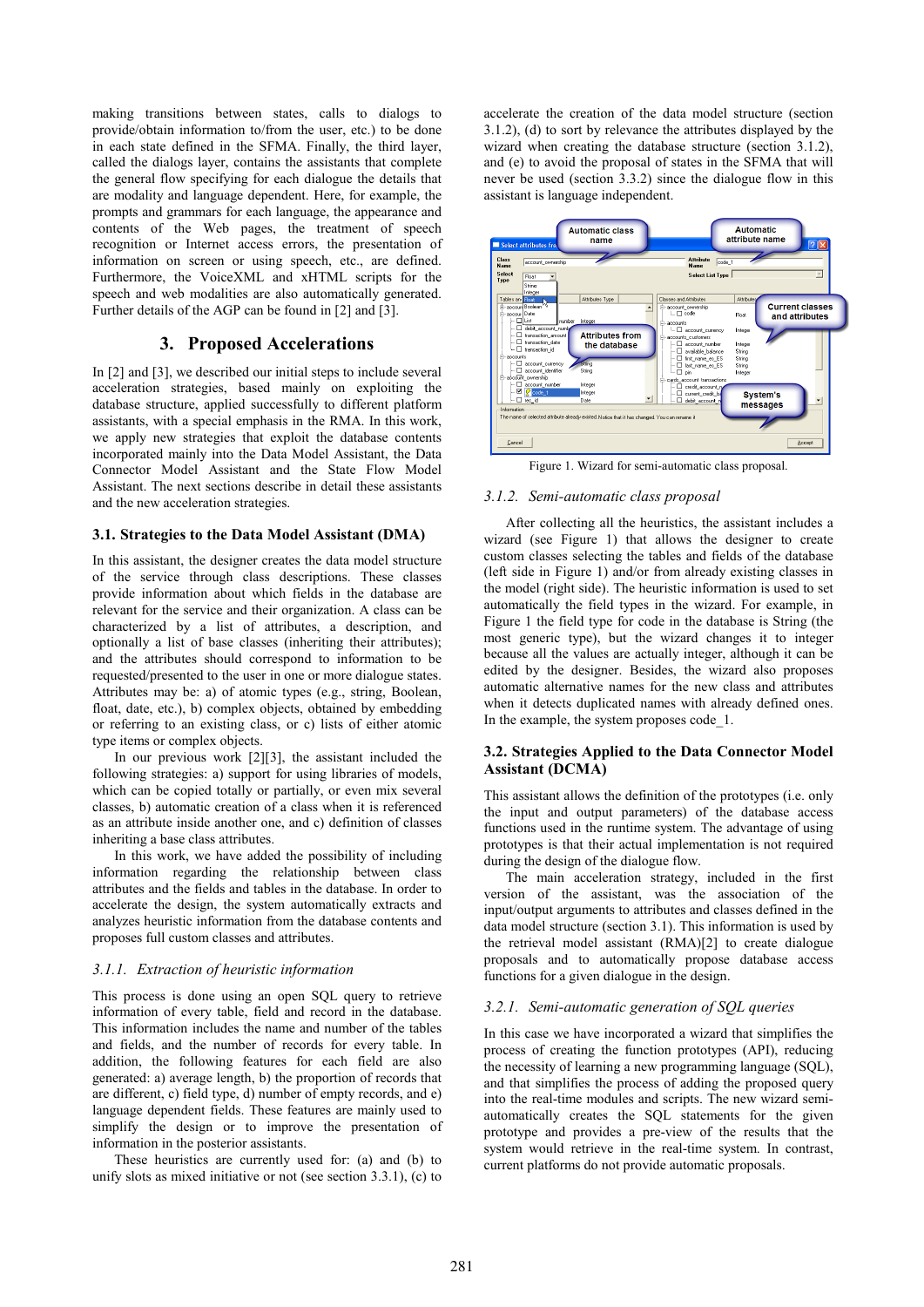

Figure 2. SFMA workspace and pop up window with state proposals from classes defined in the data model structure

The new wizard uses the information of the relationships between the arguments and the database model and database fields to automatically create the SQL statement using the input arguments of the function prototype as constraints in the WHERE clause and the output arguments as returned fields in the SELECT clause. The wizard also allows the inclusion of new input/output arguments or constraints supported by the SQL standard if the prototype is not still complete.

#### **3.3. Strategies Applied to the State Flow Model Assistant (SFMA)**

This assistant allows the designer to create a state transition network [7] that represents the dialogue flow at an abstract level, i.e. specifying only the high-level states of the dialogue, the slots to be asked to the user, and the transitions between states, but not the specific details of each state. The GUI allows the definition of new states using wizard-driven steps and a drag-and-drop interface. An important strategy from the previous version is the possibility of specifying the slots through attributes offered automatically from the data model. The new acceleration strategies are the unification of the slots to be requested using system or mixed initiative forms (section 3.3.1), and the automatic generation of state proposals (section 3.3.2).

#### *3.3.1. Automatic unification of slots for mixed initiative*

This acceleration strategy helps the designer to decide when two or more slots are good candidates to be requested one by one (using directed forms) or at the same time (using mixedinitiative forms) according to the VoiceXML terminology. This functionality is only available when the slots in a given state are all related to a table and field in the backend database (section 3.2). The assistant uses the heuristics obtained for the given fields (section 3.1.1) and applies a set of customizable rules to decide which slots can be unified and which ones cannot.

For instance, the system does not propose the unification when: a) there are two slots defined as strings and the sum of the average length of both is greater than 20 characters; in this case, the system avoids the recognition of very long sentences, b) one of the slots is defined as a string with an average length greater than 10 characters, and the other slot is an integer/float number with an average length of 5 characters. In this case, the rule avoids the recognition of long

strings, e.g. an address or name, plus the recognition of long numeric quantities, e.g. phone or social security numbers, c) there are two numeric slots with a proportion of different values close to one, and the total number of records of both fields is high (configurable value), then the system determines that these slots have a large vocabulary and a high probability of misrecognition. So, in all 3 cases, the system decides that it is better to ask one slot at a time (system initiative).

#### *3.3.2. Automatic states*

In this strategy, the assistant creates automatically dialogue states that include the slots to be requested to the user. Using the information of the database structure (DMA) and the database access functions (DCMA), the assistant creates the following kinds of state proposals.

**Class dependent states:** For each class defined in the DMA, the assistant creates a class template that the designer can drag and drop into the workspace. Then, a pop-up window allows the designer to select the attributes s/he wants to use as slots in the new state. Finally, the new state is inserted into the workspace allowing the designer to define the transitions (i.e. connections) to other states. Figure 2 shows an example of using the template *class\_Transaction*. In this case the designer selects the attributes designer *TransactionAmount* and *AccountNumber* to be used as slots in the new state *Transaction*. Observe that the assistant expands complex attributes (with inheritance and objects) allowing only the selection of atomic attributes.

**From database access functions:** In this case, the system analyzes all the database functions defined in the DCMA containing input arguments defined as atomic types.

Then, the system uses the name of the function as proposal for the name of the state, and the input arguments as slots for that state. Again, the assistant allows the designer to select several of these proposals in order to create more complex states. For instance, if there is a database access function called *perfomTransaction*, which receives three input arguments (i.e. *DebitAccountNumber*, *CreditAccountNumber* and *TransactionAmmount*), the system automatically creates a new state proposal called *perfomTransaction* that includes the three slots. Applying similar rules to the ones described in section 3.3.1 the system would propose to request them one by one instead of using mixed-initiative.

**Others:** Empty states for allowing top-down design and single-slot states from the input arguments of the database access functions defined in the DCMA.